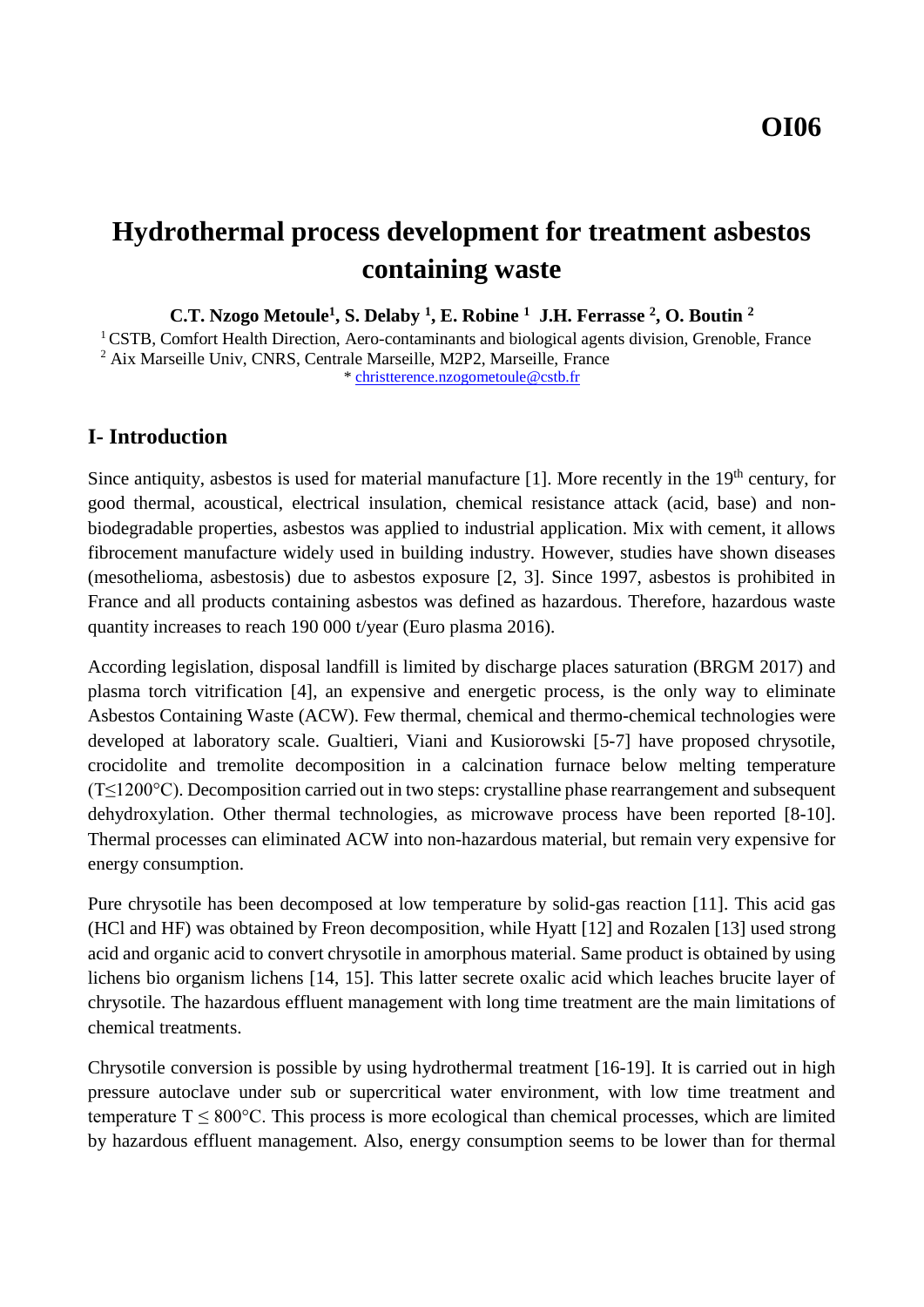processes. The main object of this research is to evaluate and develop the feasibility of chrysotile, crocidolite and ACW conversion in non-hazardous material under hydrothermal conditions.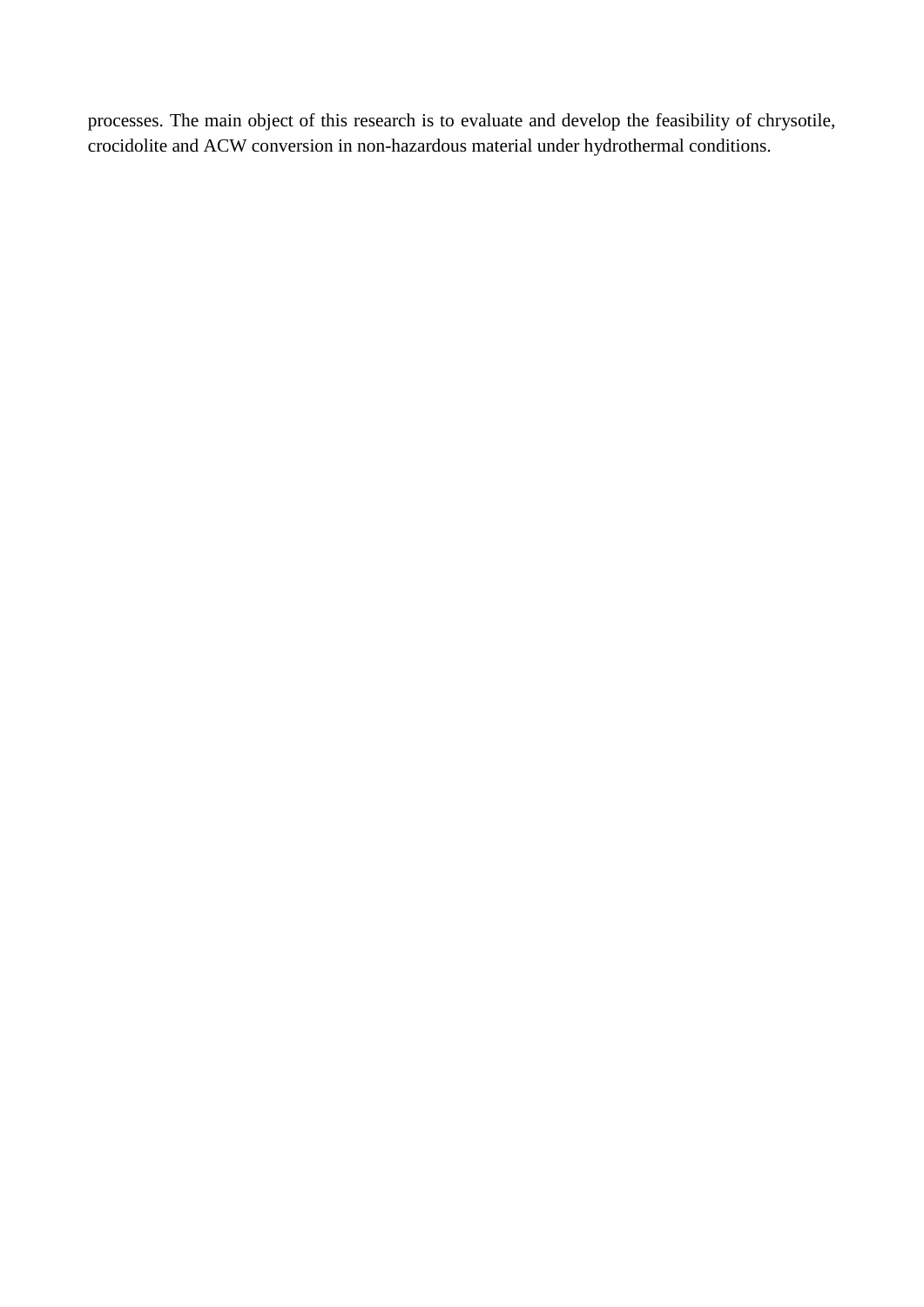# **II- Methods and Materials**

## **Sample**

Several asbestos varieties were used for experimental test. The Canadian chrysotile B (1.0 g) and South African crocidolite (0.1) g from Koegas mine and Bulk Asbestos Analytical standard sample IUCC was supplied by SPI-Chemical. Pure chrysotile was Grade 4 on the Canadian scale. Asbestos Containing Waste (ACW) is recovered on a building site. The chrysotile content was determined to be 0.4 mass % by using MET analysis in a public institution with Cofrac French accreditation company. It was milled into a Pulvérisette 14 premium line of Fritsch grinder, which contained an 80 µm screen ring. Ultrapure water produced by milli-Q direct system is used for sample preparation.

## **Apparatus**

An Inconel 718 reactor (100 ml, Top Industry, France) allowing to work under sub (T≤400°C; P<22.1 MPa) and supercritical steam (T≥400°C; P≥22.1 MPa) is carried out for chrysotile, crocidolite and ACW conversion. It resists at corrosive attack in supercritical conditions. It can work at 750°C and a pressure of 30 MPa. Reactor control is done from labview software. The control box provides communication between the test bench and the software, illustrated by [\(Figure 1\)](#page-2-0). A stainless steel beaker of 50 ml is used to confine asbestos suspension.



**Figure 1: Experimental process diagram for hydrothermal treatment** 

## <span id="page-2-0"></span>**Procedure**

Asbestos sample was prepared by adding ultrapure water filtered in a quantity of asbestos previously weighed with an analytical balances (Mettler Toledo, XS205DU model). This sample is introduced in the stainless steel beaker, inserted into the autoclave and placed in the furnace. The heating conditions were monitored by controller, and pressure measurement depends on sample volume introduce into reactor. After reactor is cooled at room temperature, the mixture was recovered by using ultrapure water. Five rising cycle with 10 ml of ultrapure water is realized. A sample of 50 ml is obtained. Several sub-samples were prepared for characterisation analysis. One sub-sample is filtered by polycarbonate (PC) filter and submitted to SEM (Zeiss Ultra 55, x1000-x50000 Magnification, SE2-Inlens Detectors, 8 mm focal, 20-60  $\mu$ m diaphragm, 5-10 keV) analysis, in order to investigate the morphological changes. Crystalline phase (XRD, Panalytical X'PERT PRO, MPD model, radiation CuKα, graphite monochromator, collecting step 0.033, scanning speed 359.9°/s, 2θ= 4.801-111°, 45 kV, 40mA, 1800 W) were identified before and after hydrothermal treatment on solid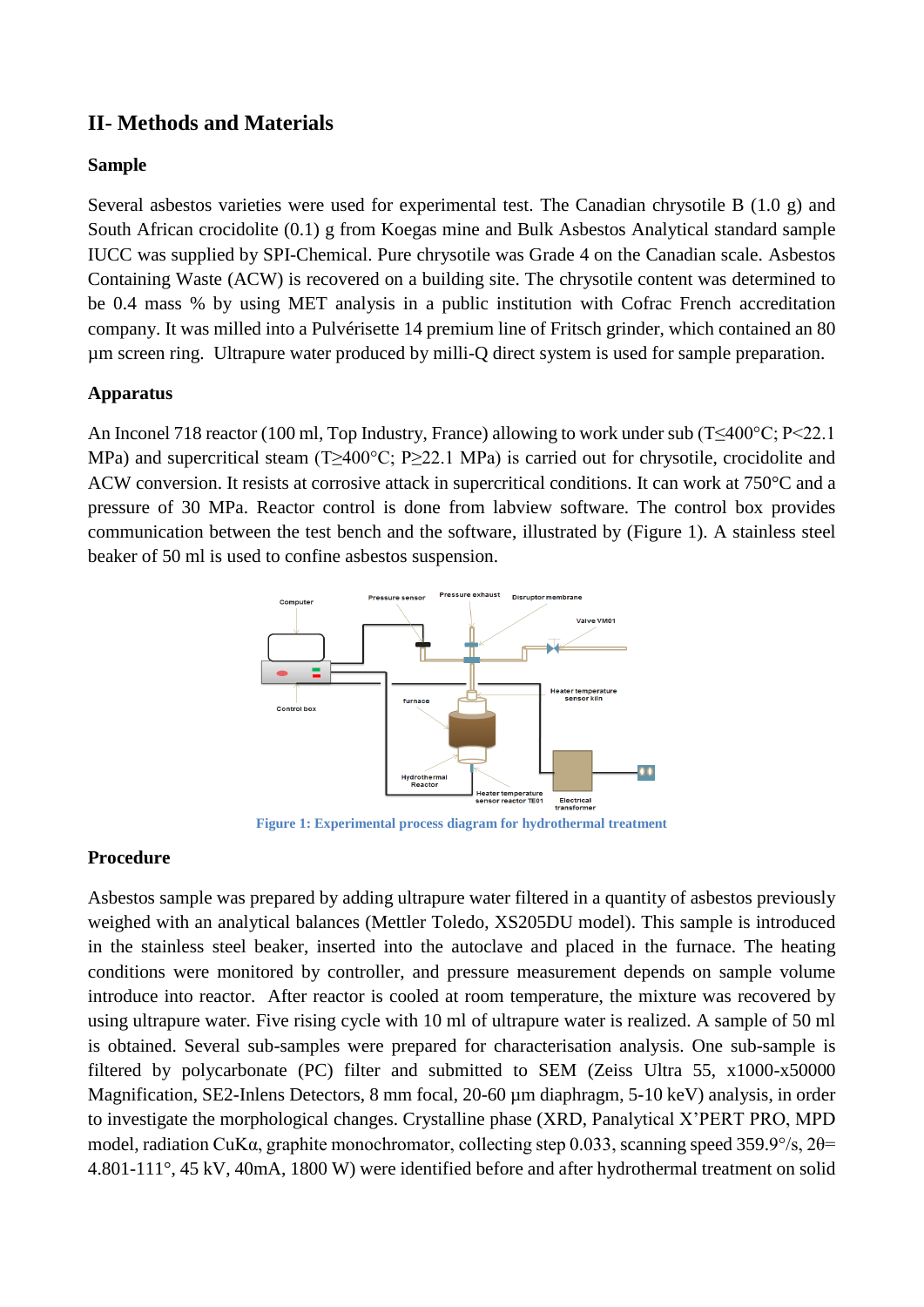residue recovered after nylon filtered sub-sample. Last sub-sample was conditioned and expedited to Cofrac Company to identify persistence or no asbestos crystalline phase by using MET analyse.

## **III- Results**

In hydrothermal environment, supercritical steam penetrates asbestos to induce brucite hydrolysis layer [\[17\]](#page-5-12). For Sigon [\[19\]](#page-5-13), denaturation is based on dehydroxylation of chrysotile followed by a crystalline structure modifications in forsterite by-product, which can transform in enstatite. This mechanism is illustrated by two equations [\[18\]](#page-5-14):

$$
2 Mg3Si2O5(OH)4 \to 3 Mg2SiO2 + SiO2 + 4 H2O
$$
 (1)  
\n
$$
Mg2SiO2 + SiO2 \to 2 Mg2SiO3
$$
 (2)

Chrysotile, Crocidolite and Asbestos Containing Waste (ACW) samples are treated. Chrysotile was the most asbestos variety used for industrials application in France. For this reason, hydrothermal process is applied firstly on this asbestos variety. Then, crocidolite and ACW was respectively denatured. The operational conditions (Temperature, time treatment and mass concentration material/water) of hydrothermal conversion are detailed on [\(Tableau 1\)](#page-3-0).

<span id="page-3-0"></span>

| Tableau 1 : MET analyse result for hydrothermal treatment operational conditions |                                       |                          |               |                                 |                                           |
|----------------------------------------------------------------------------------|---------------------------------------|--------------------------|---------------|---------------------------------|-------------------------------------------|
| <b>Sample</b>                                                                    | <b>Temperature</b><br>$({}^{\circ}C)$ | <b>Pression</b><br>(MPa) | Time<br>(min) | Material/Water ratio<br>(mg/ml) | <b>META</b> analyse<br><b>Observation</b> |
| Chrysotile                                                                       | 400                                   | 26                       | 60            | 0,021                           | chrysotile                                |
| Chrysotile                                                                       | 500                                   | 26                       | 60            | 0,022                           | chrysotile                                |
| Chrysotile                                                                       | 750                                   | 28*                      | 10            | 0,023                           | chrysotile                                |
| Chrysotile                                                                       | 750                                   | 18*                      | 30            | 0,022                           | chrysotile                                |
| Chrysotile                                                                       | 750                                   | 27                       | 60            | 0,022                           | chrysotile                                |
| Chrysotile                                                                       | 750                                   | 27                       | 180           | 0,020                           | chrysotile desappearance                  |
| Chrysotile                                                                       | 750                                   | 26                       | 360           | 0,021                           | chrysotile desappearance                  |
| Crocidolite                                                                      | 750                                   | 26                       | 60            | 0,023                           | crocidolite                               |
| Crocidolite                                                                      | 750                                   | 24                       | 180           | 0,020                           | crocidolite desappearance                 |
| Crocidolite                                                                      | 750                                   | 26                       | 360           | 0,020                           | crocidolite desappearance                 |
| <b>ACW</b>                                                                       | 740                                   | 26                       | 360           | 20                              | chrysotile desappearance                  |
| <b>ACW</b>                                                                       | 740                                   | 23                       | 360           | 170                             | chrysotile desappearance                  |

\*High pressure

The META analyse result [\(Tableau 1\)](#page-3-0) for all treatment conditions show a chrysotile and crocidolite disappearance after 1 and 3 hour of thermal treatment, for a temperature of  $T=750^{\circ}$ C, a ratio =0.02 mg/ml and pressure of 26 MPa. ACW is transformed in a non-asbestos material, at T=740°C, and t=6h for two mass concentration. Also, for low temperature T≤500°C, chrysotile crystalline structure always persists, despite supercritical environment. Probably, activation energy is not yet reached to initiate structural transformation.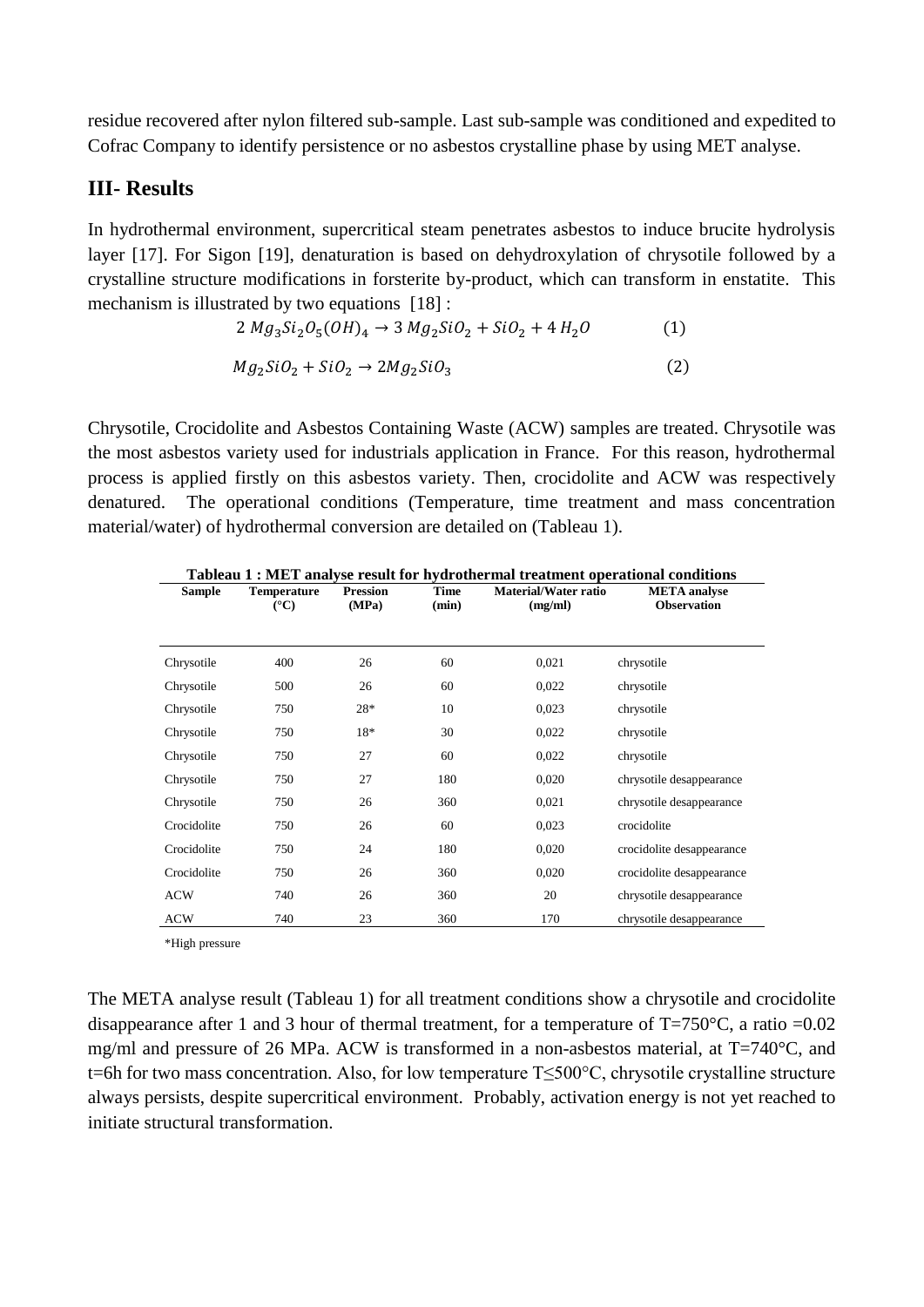Also, after hydrothermal treatment chrysotile and crocidolite present a fragmented appearance (**Erreur ! Source du renvoi introuvable.**). Nevertheless, in low magnification (X1000), fibrous skeleton still remains.



**Figure 2 : XRD spectrum of Chrysotile before (A) and after (B) hydrothermal treatment**

A total conversion of chrysotile in forsterite and enstatite is observed in (**Erreur ! Source du renvoi introuvable.**). The XRD spectrum of pure chrysotile present two characteristic peaks [\[18\]](#page-5-14), respectively (2ϴ=12,1° and 2ϴ=24,4°). However, after hydrothermal treatment, these peaks have not been detected in spectrum XRD.



**Figure 3 : Picture SEM of chrysotile, crocidolite, ACW before (a, b, c) and after (d, e, f) hydrothermal treatment**